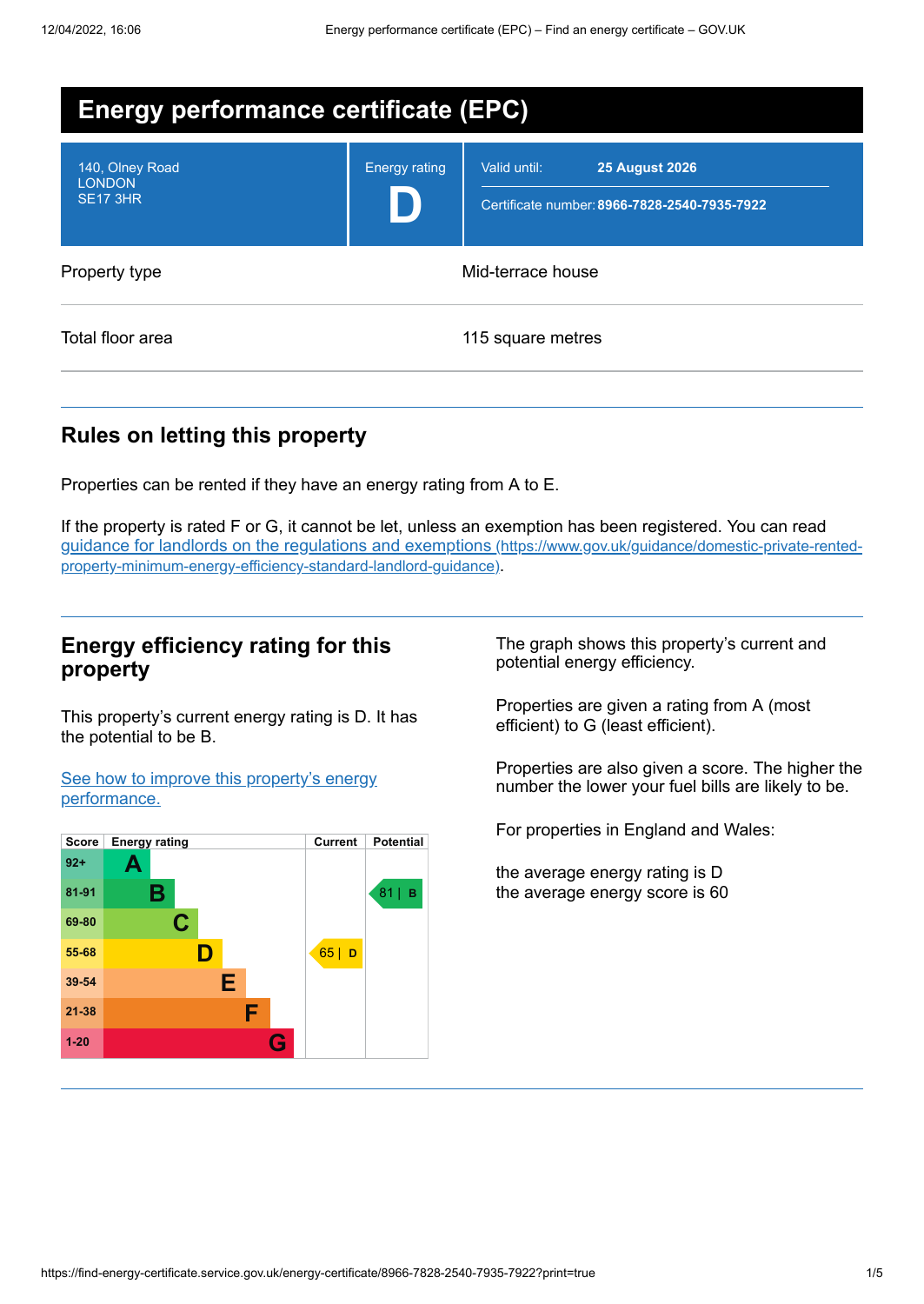# **Breakdown of property's energy performance**

This section shows the energy performance for features of this property. The assessment does not consider the condition of a feature and how well it is working.

Each feature is assessed as one of the following:

- very good (most efficient)
- good
- average
- poor
- very poor (least efficient)

When the description says "assumed", it means that the feature could not be inspected and an assumption has been made based on the property's age and type.

| <b>Feature</b>       | <b>Description</b>                              | Rating    |
|----------------------|-------------------------------------------------|-----------|
| Wall                 | Cavity wall, as built, no insulation (assumed)  | Poor      |
| Wall                 | System built, as built, no insulation (assumed) | Very poor |
| Roof                 | Flat, no insulation (assumed)                   | Very poor |
| Window               | Fully double glazed                             | Average   |
| Main heating         | Boiler and radiators, mains gas                 | Good      |
| Main heating control | Room thermostat only                            | Poor      |
| Hot water            | From main system                                | Good      |
| Lighting             | Low energy lighting in 80% of fixed outlets     | Very good |
| Floor                | Solid, no insulation (assumed)                  | N/A       |
| Secondary heating    | None                                            | N/A       |

#### **Primary energy use**

The primary energy use for this property per year is 208 kilowatt hours per square metre (kWh/m2).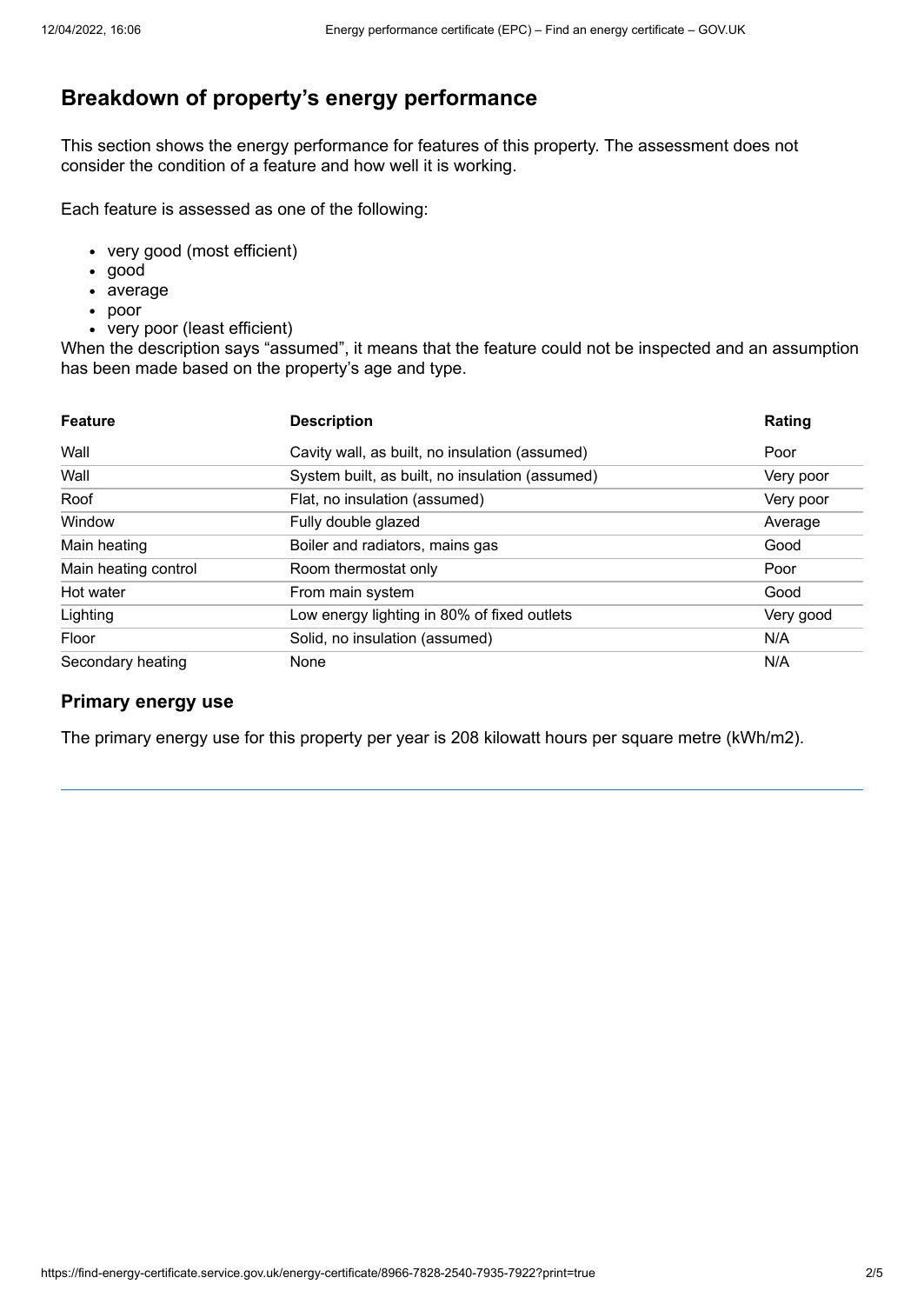| <b>Environmental impact of this</b><br>property                                                        |                             | This property produces                                                                                                                        | 4.2 tonnes of CO2 |
|--------------------------------------------------------------------------------------------------------|-----------------------------|-----------------------------------------------------------------------------------------------------------------------------------------------|-------------------|
| This property's current environmental impact<br>rating is D. It has the potential to be C.             |                             | This property's potential<br>production                                                                                                       | 2.1 tonnes of CO2 |
| Properties are rated in a scale from A to G<br>based on how much carbon dioxide (CO2) they<br>produce. |                             | By making the recommended changes, you<br>could reduce this property's CO2 emissions by<br>2.1 tonnes per year. This will help to protect the |                   |
| Properties with an A rating produce less CO2                                                           |                             | environment.                                                                                                                                  |                   |
| than G rated properties.                                                                               |                             | Environmental impact ratings are based on<br>assumptions about average occupancy and                                                          |                   |
| An average household<br>produces                                                                       | 6 tonnes of CO <sub>2</sub> | energy use. They may not reflect how energy is<br>consumed by the people living at the property.                                              |                   |
|                                                                                                        |                             |                                                                                                                                               |                   |

## <span id="page-2-0"></span>**How to improve this property's energy performance**

Making any of the recommended changes will improve this property's energy efficiency.

If you make all of the recommended changes, this will improve the property's energy rating and score from D (65) to B (81).

| <b>Recommendation</b>                      | <b>Typical installation cost</b> | <b>Typical yearly saving</b> |
|--------------------------------------------|----------------------------------|------------------------------|
| 1. Flat roof or sloping ceiling insulation | £850 - £1,500                    | £152                         |
| 2. Heating controls (programmer and TRVs)  | £350 - £450                      | £34                          |
| 3. Solar water heating                     | £4.000 - £6.000                  | £55                          |
| 4. Solar photovoltaic panels               | £5.000 - £8.000                  | £278                         |

#### **Paying for energy improvements**

Find energy grants and ways to save energy in your home. [\(https://www.gov.uk/improve-energy-efficiency\)](https://www.gov.uk/improve-energy-efficiency)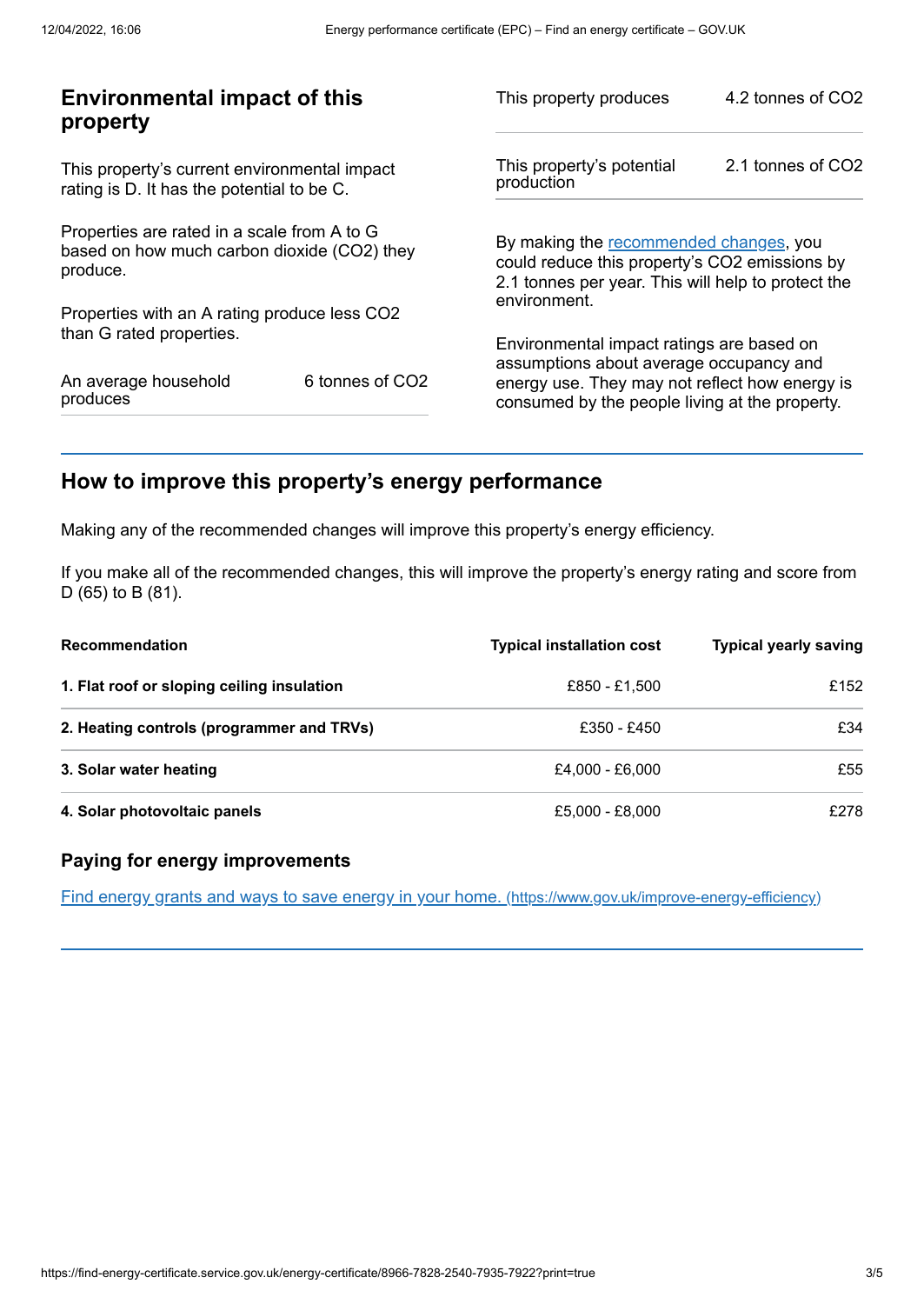#### **Estimated energy use and potential savings** Estimated yearly energy cost for this property £968 Potential saving **E240** The estimated cost shows how much the average household would spend in this property for heating, lighting and hot water. It is not based on how energy is used by the people living at the property. The estimated saving is based on making all of the [recommendations](#page-2-0) in how to improve this property's energy performance. For advice on how to reduce your energy bills visit Simple [Energy](https://www.simpleenergyadvice.org.uk/) Advice [\(https://www.simpleenergyadvice.org.uk/\)](https://www.simpleenergyadvice.org.uk/). **Heating use in this property** Heating a property usually makes up the majority of energy costs. **Estimated energy used to heat this property** Space heating 13034 kWh per year Water heating 2956 kWh per year Potential energy savings by installing insulation **Type of insulation Amount of energy saved Cavity wall insulation** 329 kWh per year